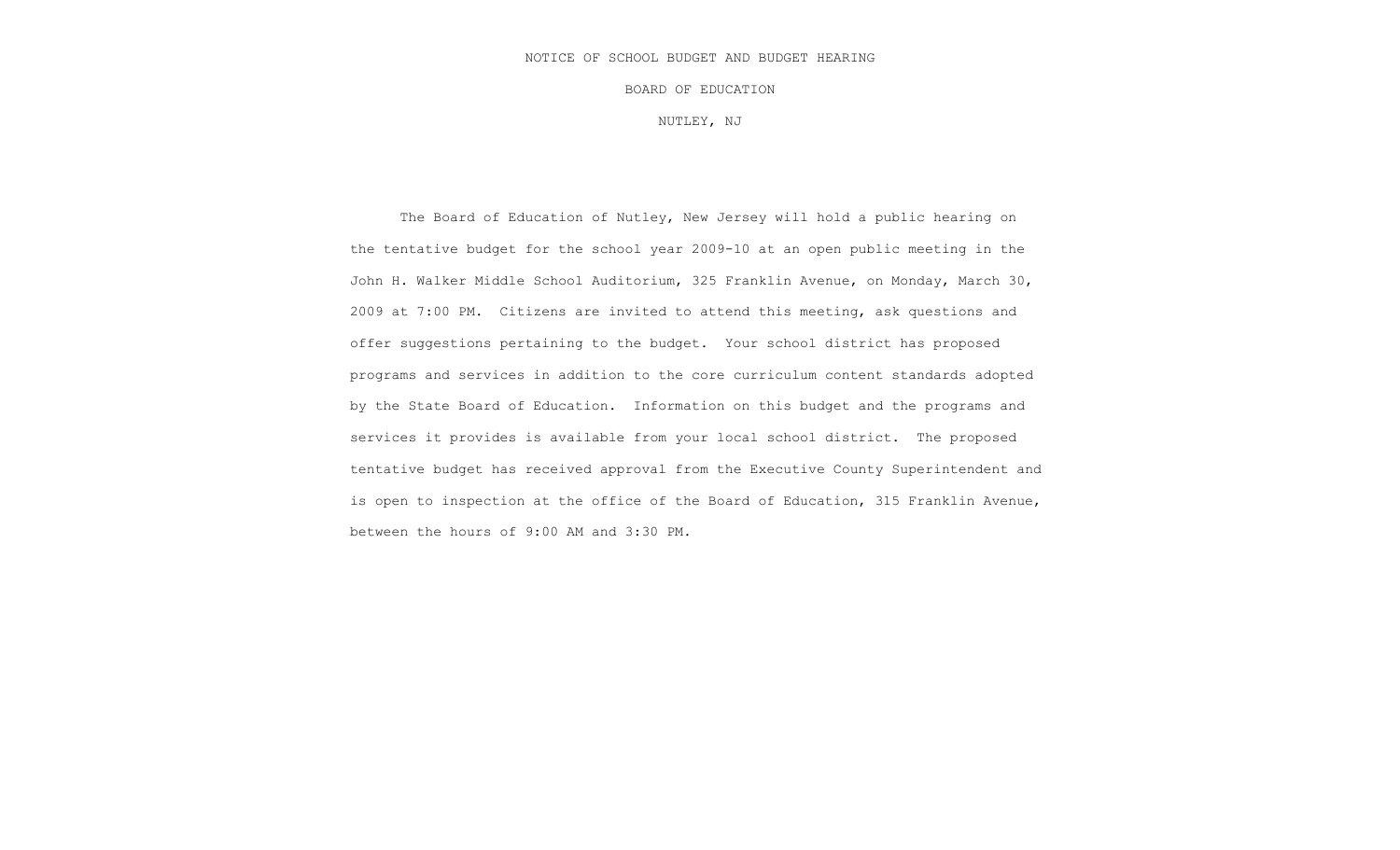#### 03/20/2009 ESSEX - NUTLEY TOWN

#### Advertised Enrollments

| ENROLLMENT CATEGORY                     | October 15, 2007 | October 15, 2008 | October 15, 2009 |
|-----------------------------------------|------------------|------------------|------------------|
|                                         | Actual           | Actual           | Estimated        |
| Pupils on Roll Regular Full-Time        | 3497             | 3498             | 3498             |
|                                         |                  |                  |                  |
| Pupils on Roll Regular Shared-Time      | $\mathfrak{Z}$   | $\mathbf{1}$     | $\mathbf{1}$     |
|                                         |                  |                  |                  |
| Pupils on Roll - Special Full-Time      | 533              | 546              | 546              |
| Pupils on Roll - Special Shared-Time    | 3                | 2                | 2                |
| Private School Placements               | 50               | 45               | 45               |
|                                         |                  |                  |                  |
| Pupils Sent to Other Districts-Reg Prog | 2                |                  |                  |
| Pupils Sent to Other Dists-Spec Ed Prog | 7                | $8\,$            | $8\,$            |
| Pupils Received                         | $8\,$            | $8\,$            | $8\,$            |
| Pupils in State Facilities              | $\mathbf 1$      | $\overline{c}$   | $\overline{c}$   |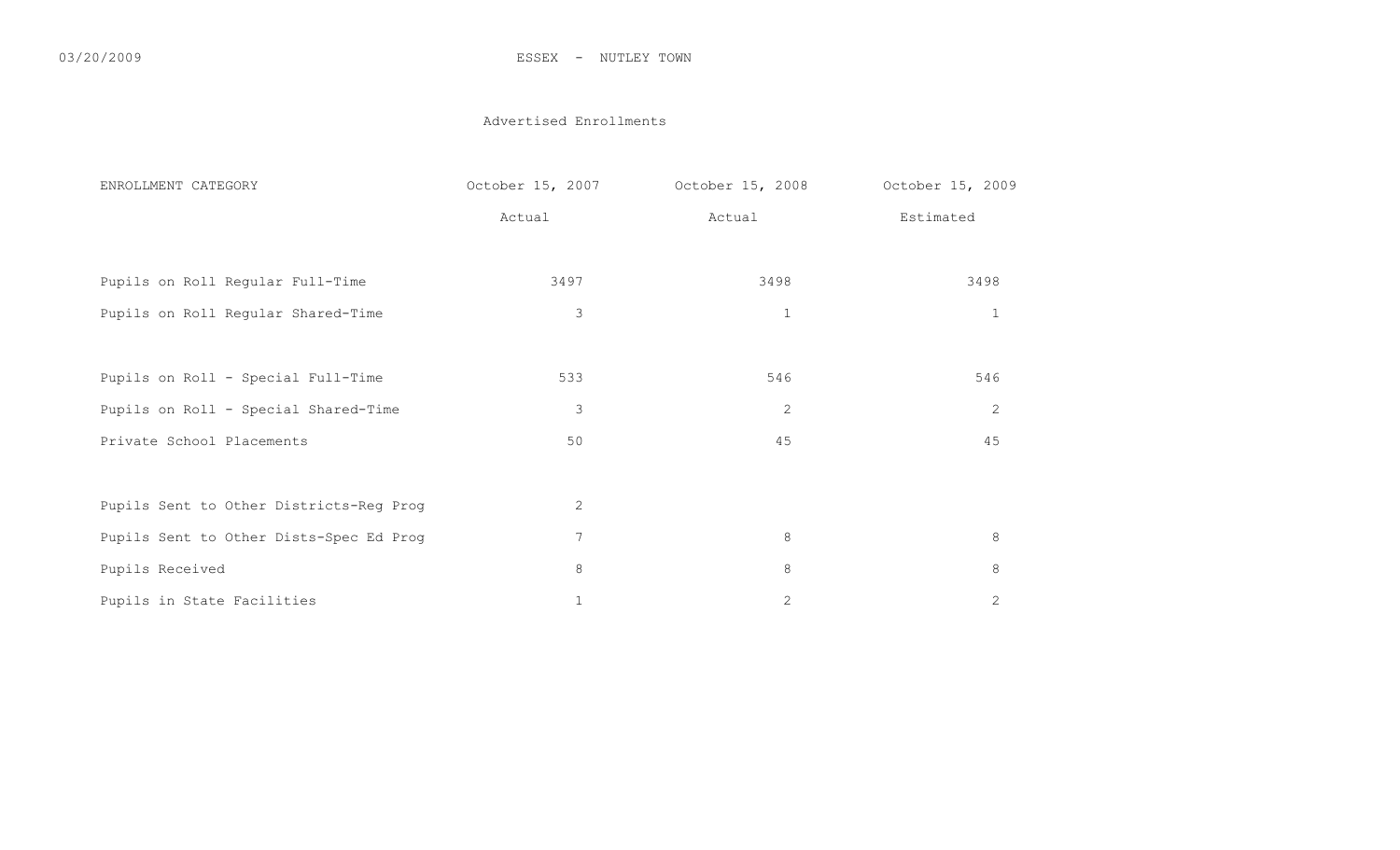### Advertised Revenues

| Budget Category                                 | Account            | $2007 - 08$ | $2008 - 09$  | $2009 - 10$  |
|-------------------------------------------------|--------------------|-------------|--------------|--------------|
|                                                 |                    | Actual      | Revised      | Anticipated  |
| OPERATING BUDGET                                |                    |             |              |              |
| Budgeted Fund Balance - Operating Budget        | $10 - 303$         |             | 1,162,802    |              |
| Withdraw from Cap Res-Excess Cost & Oth Cap Prj | $10 - 309$         |             | 613,273      |              |
| Transfers from Other Funds                      | $10 - 5200$        | 1,166,436   |              |              |
|                                                 |                    |             |              |              |
| Revenues from Local Sources:                    |                    |             |              |              |
| Local Tax Levy                                  | $10 - 1210$        | 42,055,862  | 43, 162, 248 | 45, 383, 331 |
| Tuition                                         | $10 - 1300$        | 149,591     | 124,552      | 131,730      |
| Transportation Fees from Other LEAs             | $10 - 1420 - 1440$ | 111,952     | 70,000       | 60,000       |
| Interest Earned on Capital Reserve Funds        | $10-1XXX$          | 10,431      | 12,000       | 400          |
| Other Restricted Miscellaneous Revenues         | $10-1$ XXX         | 83,358      | 40,000       | 200,000      |
| Unrestricted Miscellaneous Revenues             | $10-1$ XXX         | 167,917     | 745,000      | 152,615      |
| SUBTOTAL                                        |                    | 42,579,111  | 44, 153, 800 | 45, 928, 076 |
| Revenues from State Sources:                    |                    |             |              |              |
| Core Curriculum Standards Aid                   | $10 - 3111$        | 2,799,975   |              |              |
| Transportation Aid                              | $10 - 3120$        | 345,006     |              |              |
|                                                 |                    |             |              |              |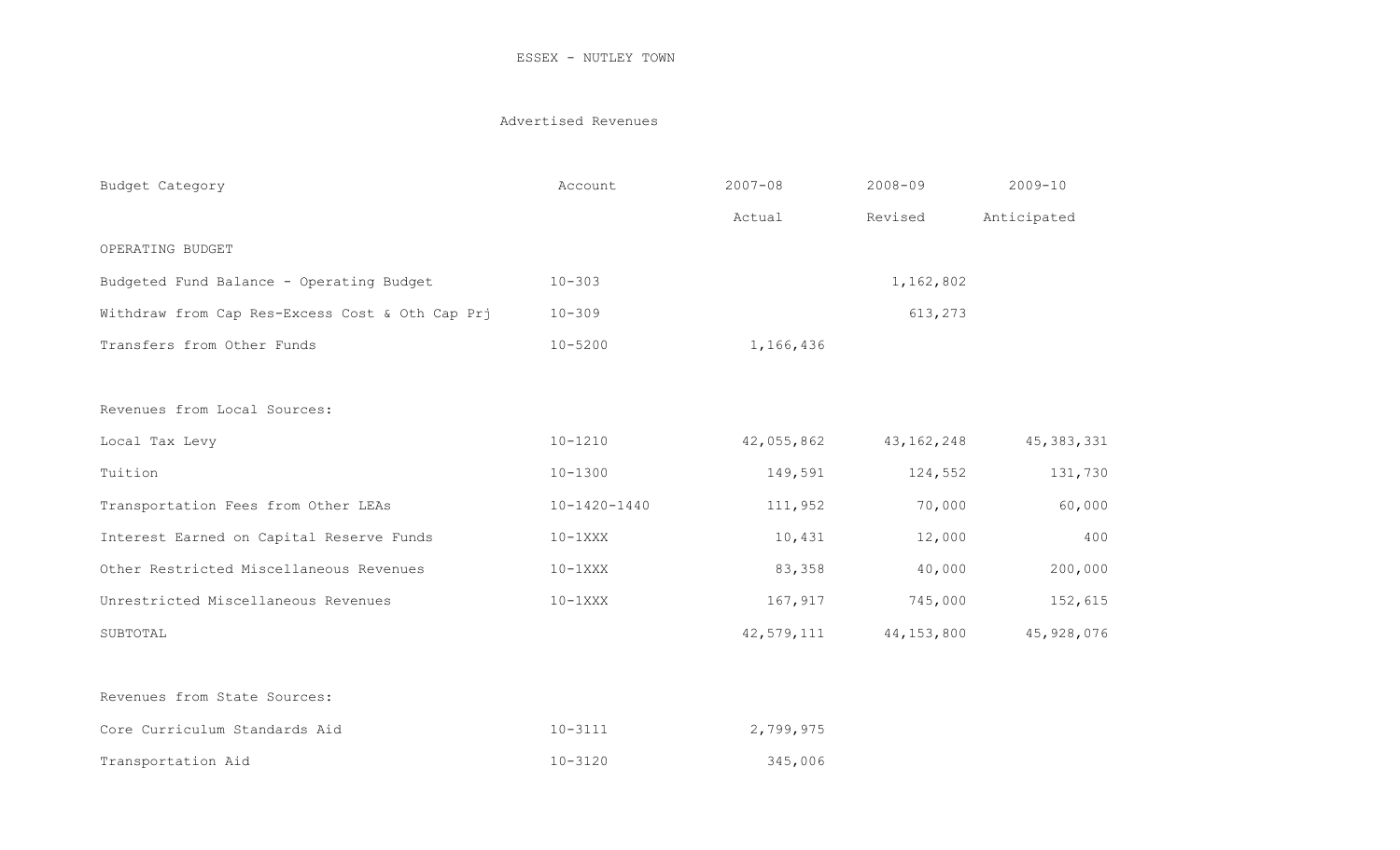| Special Education Aid                     | $10 - 3130$ | 2, 235, 481 |             |             |
|-------------------------------------------|-------------|-------------|-------------|-------------|
| Bilingual Education                       | $10 - 3140$ | 65,426      |             |             |
| Extraordinary Aid                         | $10 - 3131$ | 142,583     | 253,871     | 100,000     |
| Consolidated Aid                          | $10 - 3195$ | 475,088     |             |             |
| Additional Formula Aid                    | $10 - 3196$ | 360,587     |             |             |
| Categorical Special Education Aid         | $10 - 3132$ |             | 2, 184, 130 | 2, 251, 799 |
| Equalization Aid                          | $10 - 3176$ |             | 4,682,151   | 4,869,990   |
| Categorical Security Aid                  | $10 - 3177$ |             | 294,869     | 316,709     |
| Categorical Transportation Aid            | $10 - 3121$ |             | 360,632     | 459,373     |
| SUBTOTAL                                  |             | 6,424,146   | 7,775,653   | 7,997,871   |
|                                           |             |             |             |             |
| Revenues from Federal Sources:            |             |             |             |             |
| Medicaid Reimbursement                    | $10 - 4200$ |             |             | 12,548      |
| SUBTOTAL                                  |             |             |             | 12,548      |
| Adjustment for Prior Year Encumbrances    |             |             | 243,367     |             |
| Actual Revenues (Over)/Under Expenditures |             | $-97,581$   |             |             |
| TOTAL OPERATING BUDGET                    |             | 50,072,112  | 53,948,895  | 53,938,495  |
| GRANTS AND ENTITLEMENTS                   |             |             |             |             |
| Revenues from Local Sources               | $20-1XXX$   | 80,443      |             |             |
|                                           |             |             |             |             |
| Revenues from State Sources:              |             |             |             |             |
| Other Restricted Entitlements             | $20 - 32XX$ | 1,036,189   | 422,666     | 359,267     |
| TOTAL REVENUES FROM STATE SOURCES         |             | 1,036,189   | 422,666     | 359,267     |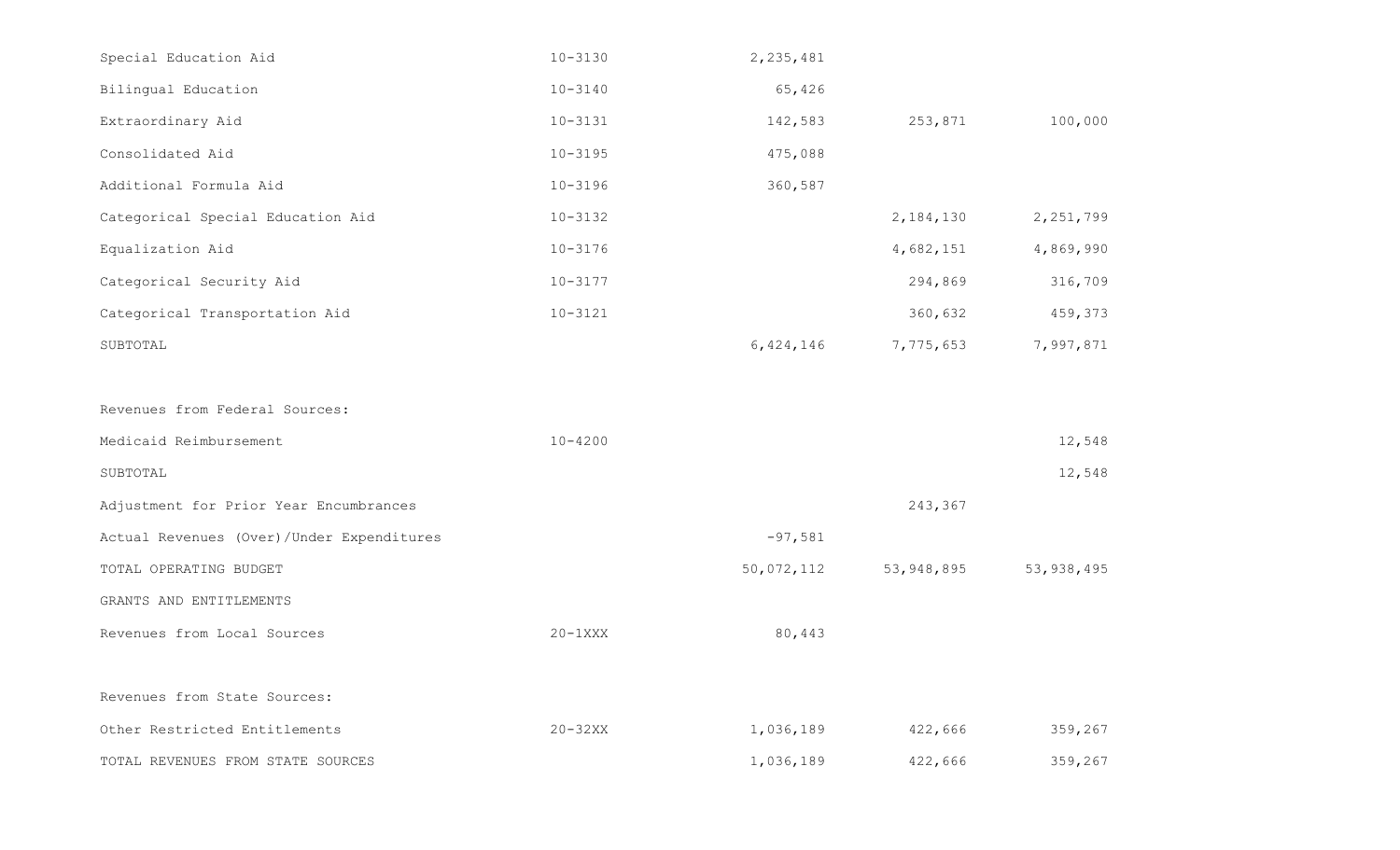Revenues from Federal Sources:

| Title I                                   | $20 - 4411 - 4416$ | 152,026     | 293,774              | 249,708      |
|-------------------------------------------|--------------------|-------------|----------------------|--------------|
| I.D.E.A. Part B (Handicapped)             | $20 - 4420 - 4429$ | 953,280     | 877,975              | 746,278      |
| Vocational Education                      | $20 - 4430$        | 22,861      | 21,521               | 18,293       |
| Other                                     | $20 - 4$ XXX       | 147,544     | 150,560              | 127,977      |
| TOTAL REVENUES FROM FEDERAL SOURCES       |                    | 1, 275, 711 | 1,343,830            | 1,142,256    |
| TOTAL GRANTS AND ENTITLEMENTS             |                    | 2,392,343   | 1,766,496            | 1,501,523    |
| REPAYMENT OF DEBT                         |                    |             |                      |              |
| Budgeted Fund Balance                     | $40 - 303$         |             | $\overline{2}$       |              |
|                                           |                    |             |                      |              |
| Revenues from Local Sources:              |                    |             |                      |              |
| Local Tax Levy                            | $40 - 1210$        | 1,283,284   | 3,269,148            | 2,765,764    |
| TOTAL REVENUES FROM LOCAL SOURCES         |                    | 1,283,284   | 3, 269, 148          | 2,765,764    |
|                                           |                    |             |                      |              |
| Revenues from State Sources:              |                    |             |                      |              |
| Debt Service Aid Type II                  | $40 - 3160$        | 11,020      | 1, 311, 714 975, 985 |              |
| TOTAL LOCAL REPAYMENT OF DEBT             |                    | 1,294,304   | 4,580,864            | 3,741,749    |
| Actual Revenues (Over)/Under Expenditures |                    | $-1$        |                      |              |
| TOTAL REPAYMENT OF DEBT                   |                    |             | 1,294,303 4,580,864  | 3,741,749    |
| TOTAL REVENUES/SOURCES                    |                    | 53,758,758  | 60,296,255           | 59, 181, 767 |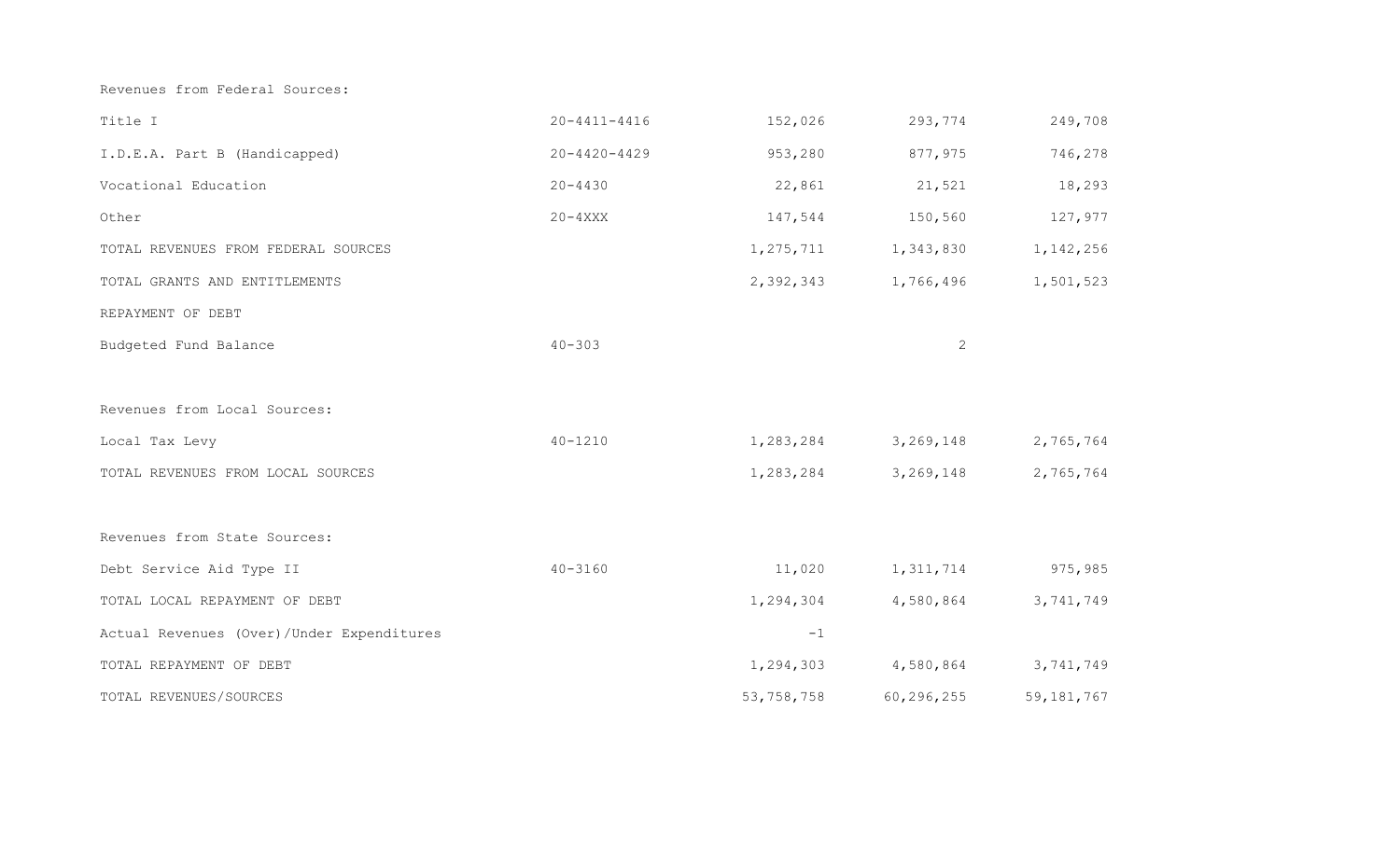# Advertised Appropriations

| Budget Category                                  | Account                | $2007 - 08$  | $2008 - 09$  | $2009 - 10$    |
|--------------------------------------------------|------------------------|--------------|--------------|----------------|
|                                                  |                        | Expenditures | Rev. Approp. | Appropriations |
| GENERAL CURRENT EXPENSE                          |                        |              |              |                |
| Instruction:                                     |                        |              |              |                |
| Regular Programs                                 | $11-1XX-100-XXX$       | 18,515,442   | 18,464,418   | 18,466,593     |
| Special Education                                | $11-2XX-100-XXX$       | 2,779,684    | 3,388,028    | 3,654,571      |
| Basic Skills/Remedial                            | 11-230-100-XXX         | 874,307      | 746,338      | 536,851        |
| Bilingual Education                              | $11 - 240 - 100 - XXX$ | 190,127      | 205,232      | 240,232        |
| Vocational Programs - Local                      | $11 - 3XX - 100 - XXX$ | 2,500        | 2,500        | 2,500          |
| School-Spon. Co/Extra-Curr. Activities           | $11 - 401 - 100 - XXX$ | 178,407      | 170,340      | 108,000        |
| School Sponsored Athletics                       | $11 - 402 - 100 - XXX$ | 769,849      | 884,976      | 536,527        |
| Other Instructional Programs                     | $11 - 4XX - 100 - XXX$ | 190,011      | 269,482      | 267,147        |
| Community Services Programs/Operations           | $11 - 800 - 330 - XXX$ | 14,483       | 13,400       | 13,000         |
| Support Services:                                |                        |              |              |                |
| Tuition                                          | $11 - 000 - 100 - XXX$ | 2,287,609    | 3,071,108    | 3, 223, 647    |
| Health Services                                  | $11 - 000 - 213 - XXX$ | 627,535      | 628,378      | 666,121        |
| Speech, OT, PT, Related & Extraordinary Services | $11 - 000 - 216, 217$  | 913,857      | 754,813      | 963,517        |
| Guidance                                         | $11 - 000 - 218 - XXX$ | 1,041,107    | 1,242,203    | 1,229,004      |
| Child Study Teams                                | $11 - 000 - 219 - XXX$ | 930,336      | 867,213      | 1,047,720      |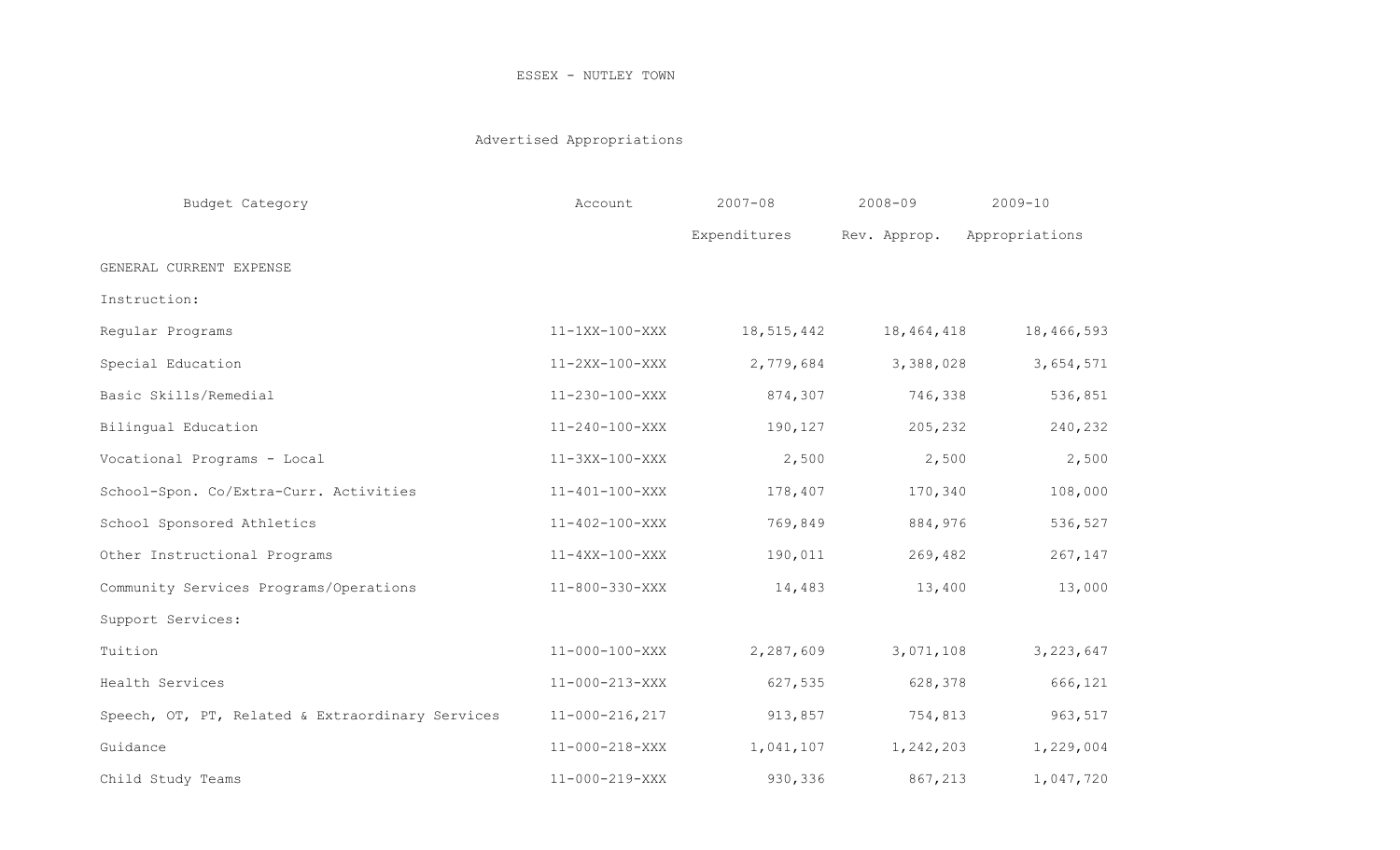| Improvement of Instructional Services            | $11 - 000 - 221 - XXX$ | 256,716      | 335,963      | 204,777      |
|--------------------------------------------------|------------------------|--------------|--------------|--------------|
| Educational Media Services - School Library      | 11-000-222-XXX         | 849,499      | 863,902      | 832,493      |
| Instructional Staff Training Services            | $11 - 000 - 223 - XXX$ | 13,359       | 25,350       | 24,950       |
| General Administration                           | $11 - 000 - 230 - XXX$ | 1,016,461    | 1,264,681    | 1,060,264    |
| School Administration                            | $11 - 000 - 240 - XXX$ | 2,981,512    | 2,864,448    | 2,924,772    |
| Central Svcs & Admin Info Technology             | $11 - 000 - 25X - XXX$ | 1,067,057    | 1,138,044    | 1,122,625    |
| Operation and Maintenance of Plant Services      | $11 - 000 - 26X - XXX$ | 4,706,502    | 4,949,627    | 4,766,887    |
| Student Transportation Services                  | $11 - 000 - 270 - XXX$ | 1,613,184    | 1,856,771    | 1,729,855    |
| Personal Services - Employee Benefits            | $11-XXX-XXX-2XX$       | 7,704,224    | 9,060,860    | 10, 171, 042 |
| Food Services                                    | $11 - 000 - 310 - XXX$ | 175,000      | 160,000      | 125,000      |
| Total Support Services Expenditures              |                        | 26, 183, 958 | 29,083,361   | 30,092,674   |
| TOTAL GENERAL CURRENT EXPENSE                    |                        | 49,698,768   | 53, 228, 075 | 53, 918, 095 |
| CAPITAL EXPENDITURES                             |                        |              |              |              |
| Interest Earned on Capital Reserve               | $10 - 604$             |              | 12,000       | 400          |
| Equipment                                        | $12 - XXX-XXX-73X$     | 214,685      | 95,547       | 20,000       |
| Facilities Acquisition and Construction Services | $12-000-4XX-XXX$       | 158,659      |              |              |
|                                                  |                        |              |              |              |
| Capital Reserve-Transfer to Capital Expend Fund  | 12-000-4XX-931         |              | 613,273      |              |
| TOTAL CAPITAL EXPENDITURES                       |                        | 373,344      | 720,820      | 20,400       |

Local Projects 20-XXX-XXX-XXX 80,443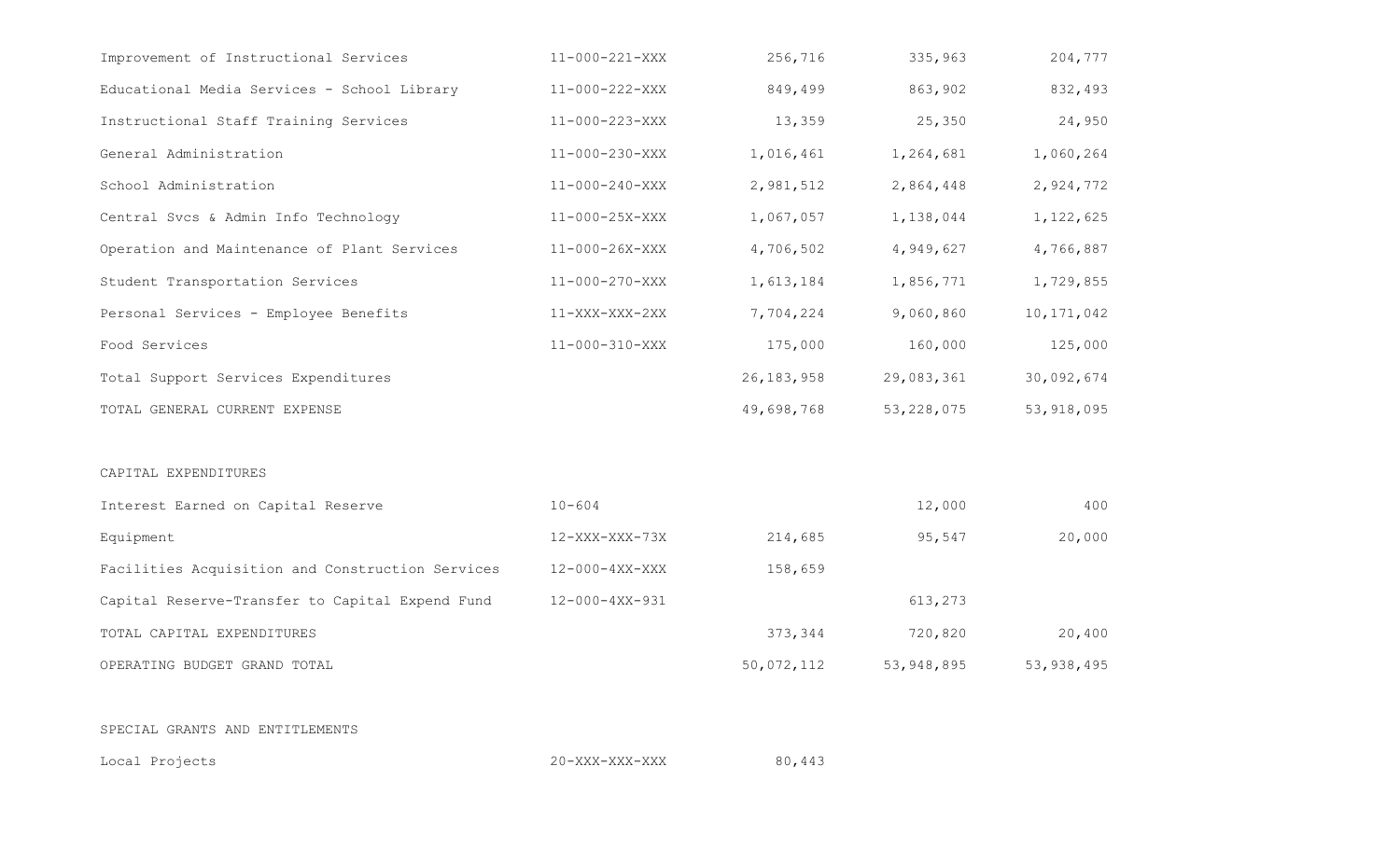Other State Projects:

| Nonpublic Textbooks              | 20-XXX-XXX-XXX         | 34,588     | 33,228       | 28,244       |
|----------------------------------|------------------------|------------|--------------|--------------|
| Nonpublic Auxiliary Services     | 20-XXX-XXX-XXX         |            | 205,242      | 174,456      |
| Nonpublic Handicapped Services   | 20-XXX-XXX-XXX         |            | 116,720      | 99,212       |
| Nonpublic Nursing Services       | 20-XXX-XXX-XXX         | 47,092     | 44,236       | 37,601       |
| Nonpublic Technology Initiative  | $20 - XXX - XXX - XXX$ | 24,760     | 23,240       | 19,754       |
| Other Special Projects           | 20-XXX-XXX-XXX         | 929,749    |              |              |
| Total State Projects             |                        | 1,036,189  | 422,666      | 359,267      |
| Federal Projects:                |                        |            |              |              |
| Title I                          | 20-XXX-XXX-XXX         | 152,026    | 293,774      | 249,708      |
| I.D.E.A. Part B (Handicapped)    | 20-XXX-XXX-XXX         | 953,280    | 877,975      | 746,278      |
| Vocational Education             | 20-XXX-XXX-XXX         | 22,861     | 21,521       | 18,293       |
| Other Special Projects           | $20 - XXX - XXX - XXX$ | 147,544    | 150,560      | 127,977      |
| Total Federal Projects           |                        | 1,275,711  | 1,343,830    | 1, 142, 256  |
| TOTAL GRANTS AND ENTITLEMENTS    |                        | 2,392,343  | 1,766,496    | 1,501,523    |
|                                  |                        |            |              |              |
| REPAYMENT OF DEBT                |                        |            |              |              |
| Repayment of Debt - Regular      | $40 - 701 - 510 - XXX$ | 1,294,303  | 4,580,862    | 3,741,749    |
| Increase in Debt Service Reserve | $40 - 608$             |            | $\mathbf{2}$ |              |
| TOTAL REPAYMENT OF DEBT          |                        | 1,294,303  | 4,580,864    | 3,741,749    |
| Total Expenditures               |                        | 53,758,758 | 60,296,255   | 59, 181, 767 |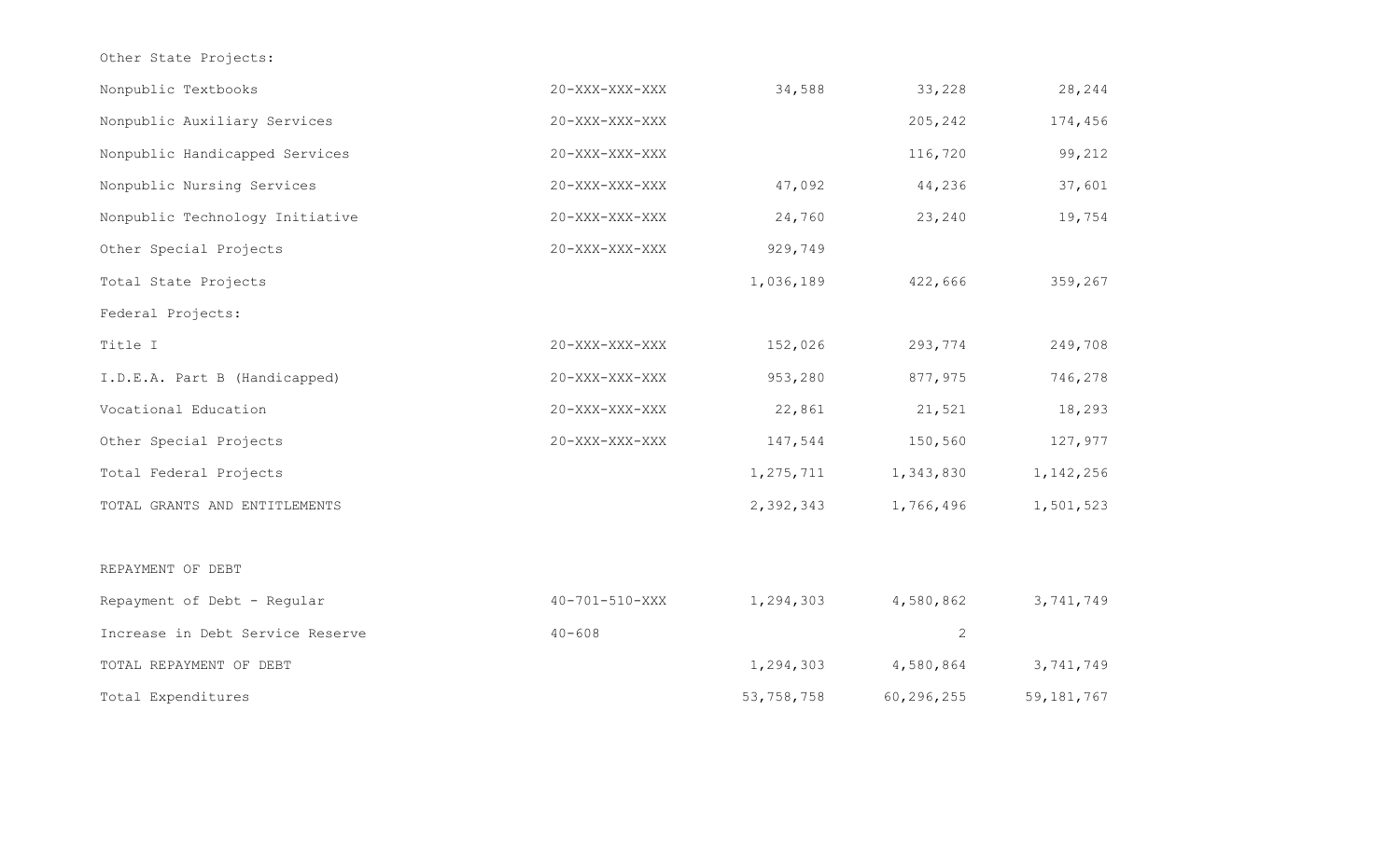#### DEDUCT EXPENDITURES INCLUDED IN MULTIPLE FUNDS DUE TO TRANSFERS:

| Local Contrib-Transfer to Grants & Entitlements | $11 - 1XX - 100 - 930$ |
|-------------------------------------------------|------------------------|
| Capital Reserve - Transfer to Repayment of Debt | $12 - 000 - 400 - 933$ |
| Transfer Property Sale Proceeds to Debt Svc Res | $11 - 000 - 520 - 934$ |

TOTAL EXPENDITURES NET OF TRANSFERS 60,296,255 59,181,767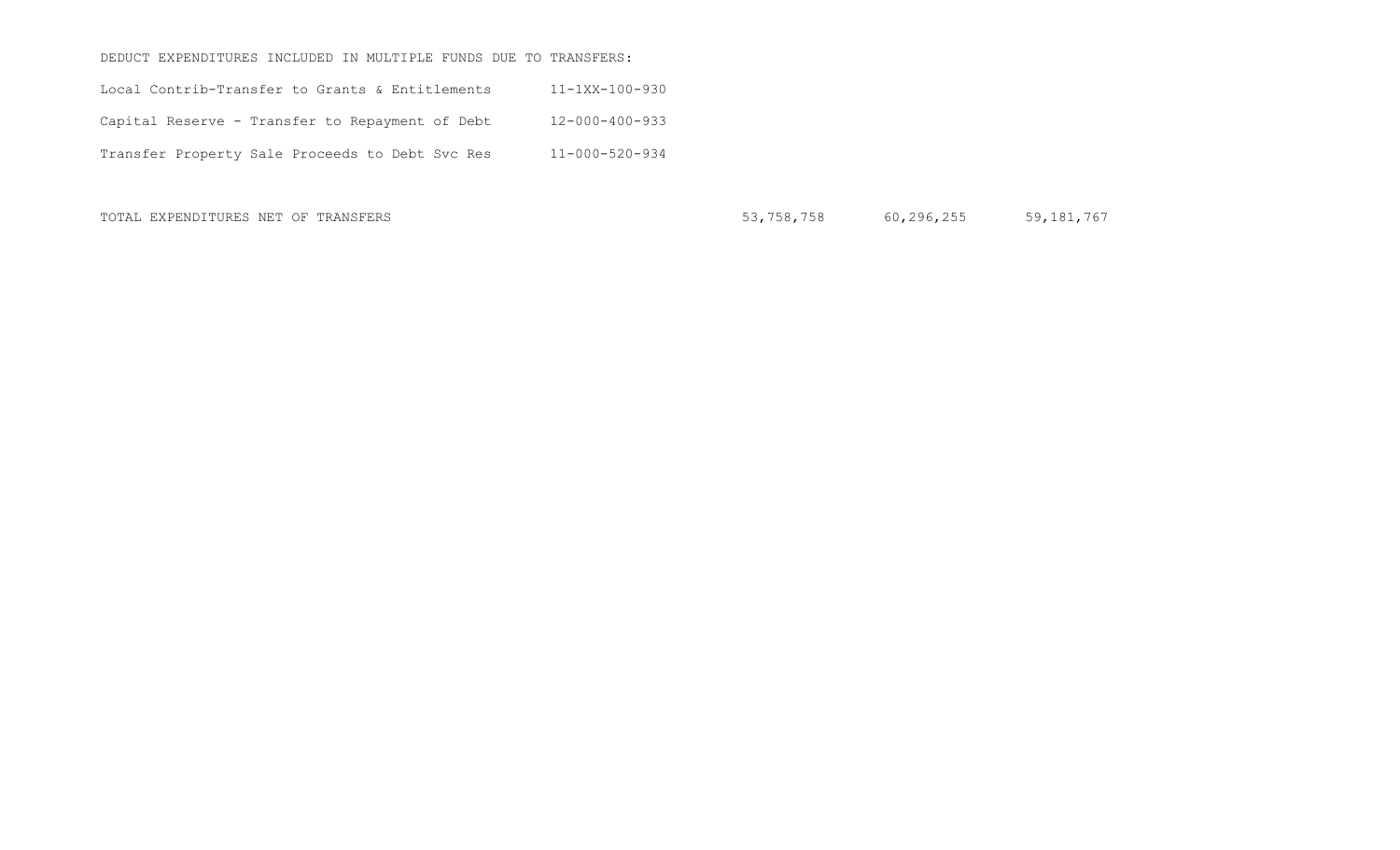## Advertised Recapitulation of Balance

|                                   | Audited   | Audited             | Estimated    | Estimated      |
|-----------------------------------|-----------|---------------------|--------------|----------------|
|                                   | Balance   | Balance             | Balance      | Balance        |
| Budget Category                   | 6/30/2007 | 6/30/2008           | 6/30/2009    | 6/30/2010      |
|                                   |           |                     |              |                |
| Unreserved:                       |           |                     |              |                |
| General Operating Budget          | 653,431   | 1,230,603           | 229,246      | 229,246        |
| Repayment of Debt                 | 1         | $\mathbf{2}$        | $\circ$      | $\circ$        |
|                                   |           |                     |              |                |
| Reserved for Specific Purposes:   |           |                     |              |                |
| General Operating Budget:         |           |                     |              |                |
| Capital Reserve                   | 489,609   | 736,150             | 134,877      | 135,277        |
| Adult Education Programs          | $\circ$   | $\circ$             | $\circ$      | $\circledcirc$ |
| Maintenance Reserve               | $\circ$   | $\circ$             | $\circ$      | $\circledcirc$ |
| Legal Reserve                     | 605,253   | $\mathsf{O}\xspace$ | $\circ$      | $\circledcirc$ |
| Tuition Reserve                   | $\circ$   | $\circ$             | $\circ$      | $\circ$        |
| Current Expense Emergency Reserve | $\circ$   | 0                   | 0            | $\circ$        |
| Reserved for Repayment of Debt    | $\circ$   | $\circ$             | $\mathbf{2}$ | $\mathbf{2}$   |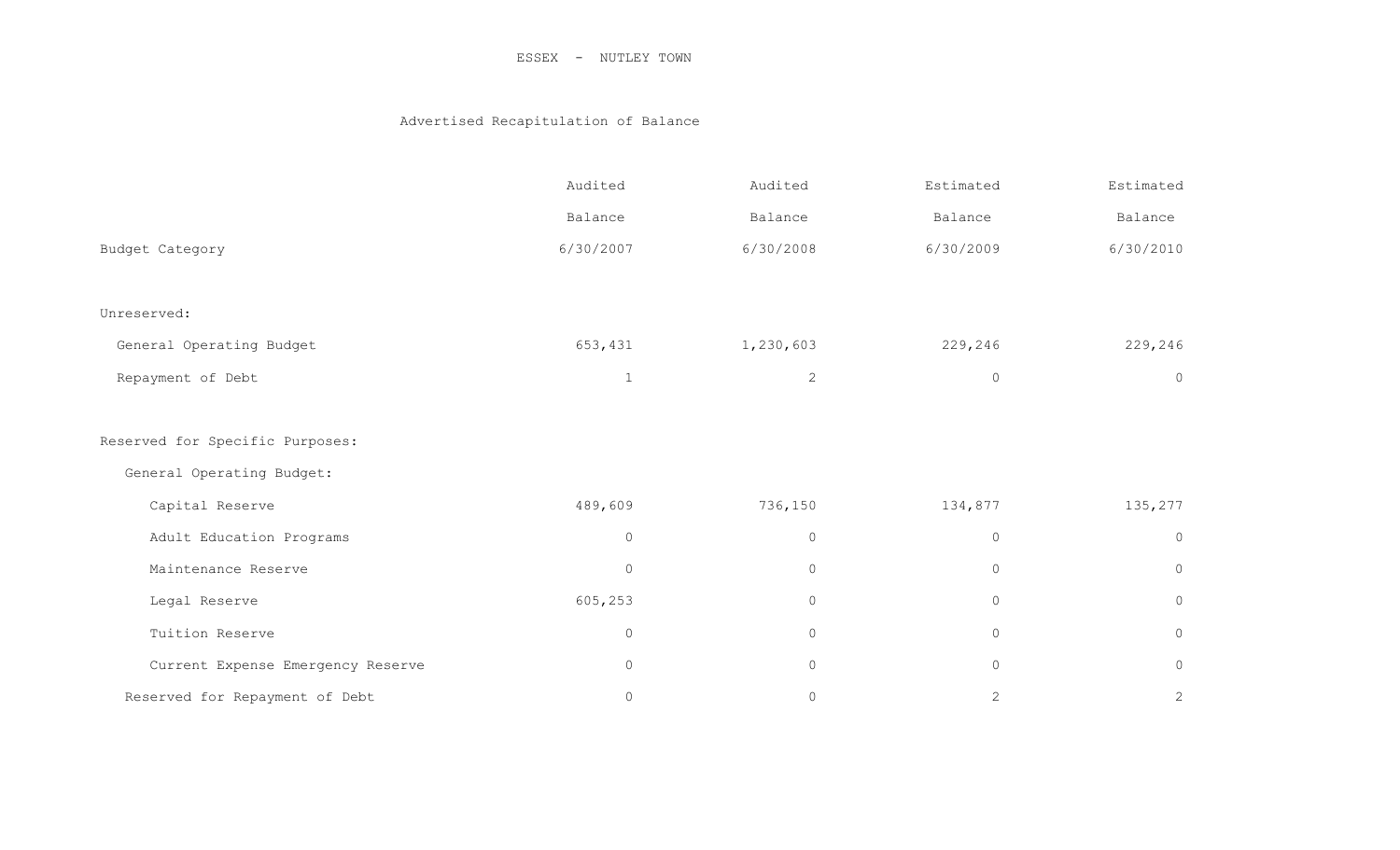#### Advertised Per Pupil Cost Calculations

| $2009 - 2010$ |
|---------------|
|---------------|

|                                                 | $2006 - 07$ | $2007 - 08$ | $2008 - 09$ | $2008 - 09$ | 2009-2010 |
|-------------------------------------------------|-------------|-------------|-------------|-------------|-----------|
|                                                 | Actual      | Actual      | Original    | Revised     | Proposed  |
|                                                 |             |             | Budget      | Budget      | Budget    |
| Per Pupil Cost Calculations:                    | (1)         | (2)         | (3)         | (4)         | (5)       |
| Total Comparative Per Pupil Cost                | 10469       | 11408       | 11916       | 11939       | 12080     |
| Total Classroom Instruction                     | 6232        | 6819        | 7337        | 7110        | 7319      |
| Classroom-Salaries and Benefits                 | 5968        | 6424        | 7029        | 6800        | 7049      |
| Classroom-General Supplies and Textbooks        | 240         | 352         | 249         | 249         | 204       |
| Classroom-Purchased Services and Other          | 24          | 43          | 60          | 60          | 66        |
| Total Support Services                          | 1257        | 1385        | 1455        | 1433        | 1546      |
| Support Services-Salaries and Benefits          | 1163        | 1234        | 1329        | 1290        | 1408      |
| Total Administrative Costs                      | 1332        | 1500        | 1296        | 1568        | 1544      |
| Administration-Salaries and Benefits            | 1105        | 1275        | 1099        | 1289        | 1348      |
| Total Operations and Maintenance of Plant       | 1298        | 1332        | 1413        | 1413        | 1369      |
| Operations & Maintenance of Plant-Salary & Ben. | 821         | 856         | 921         | 916         | 846       |
| Total Food Services Costs                       | 39          | $4\,4$      | 40          | 40          | 31        |
| Total Extracurricular Costs                     | 264         | 272         | 307         | 309         | 195       |
| Total Equipment Costs                           | 58          | 54          | 21          | 24          | 5         |
| Employee Benefits as a % of Salaries            | 21.7        | 23.0        | 26.7        | 26.1        | 29.2      |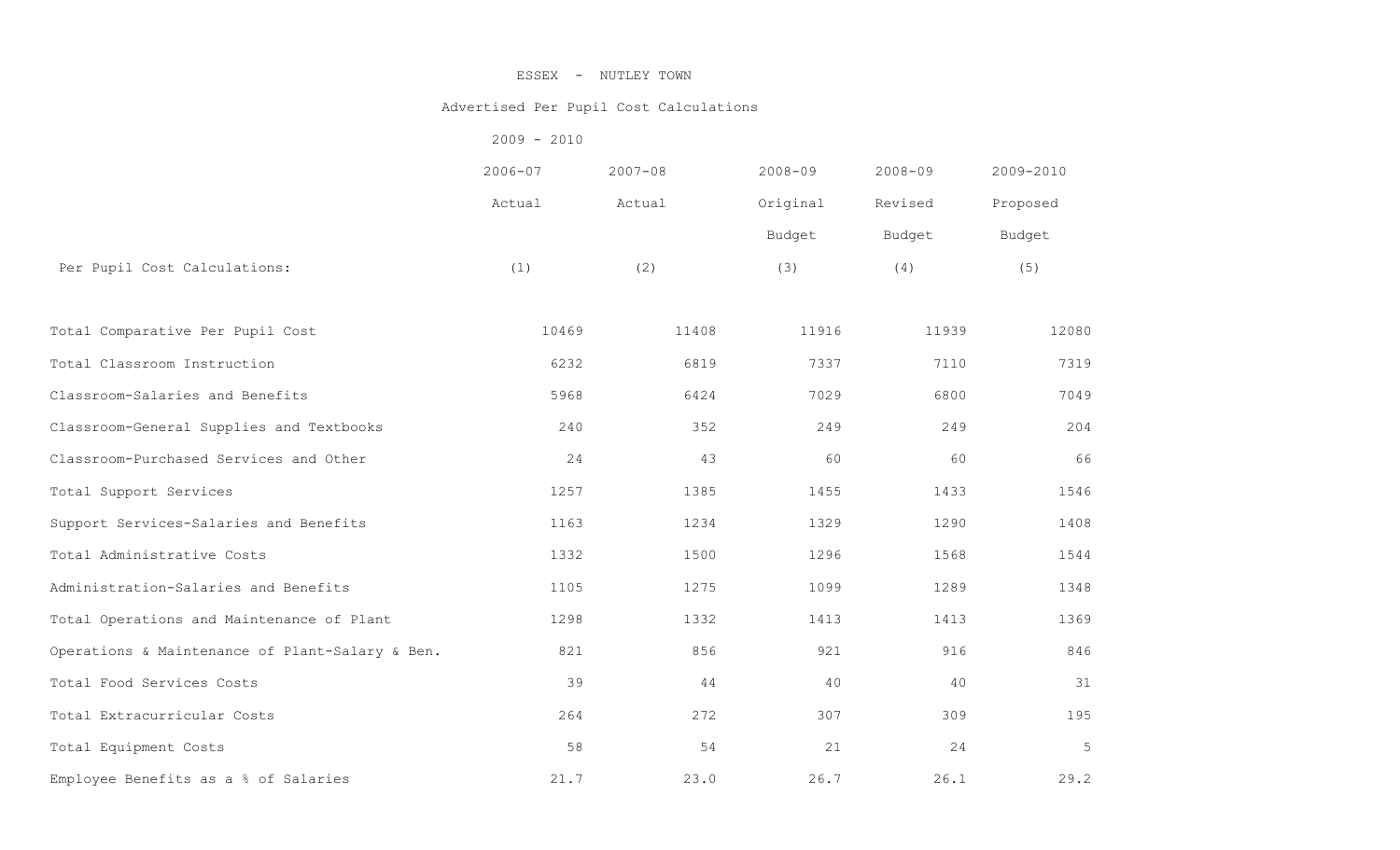The information presented in columns 1 through 3 as well as the related descriptions of the per pupil cost calculations are contained in the 2009 Comparative Spending Guide and can be found on the Department of Education's Internet address: http://www.state.nj.us/ education under Finance, when available. This publication is available in the board office and public libraries. The same calculations were performed using the 2008-09 revised appropriations and 2009-10 budgeted appropriations presented in this advertised budget. Total Comparative Per Pupil Cost is defined as current expense exclusive of tuition expenditures, transportation, residential costs, and judgments against the school district. For all years, it also includes the restricted entitlement aids. With the exception of Total Equipment Cost, each of the other per pupil cost calculations presented is a component of the total comparative per pupil cost, although all components are not shown.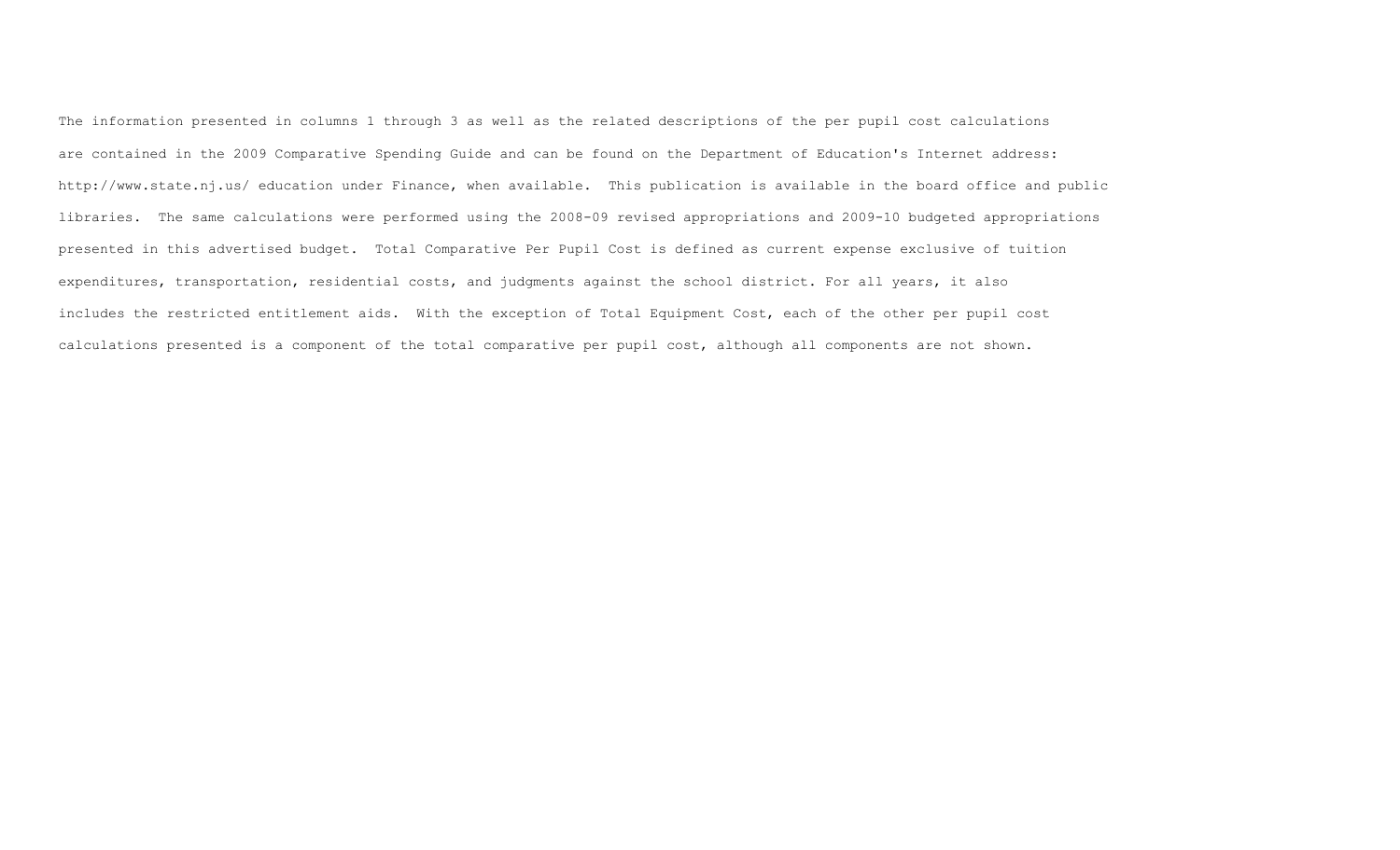Annual School District Budget Statement Supporting Documentation

ESSEX - NUTLEY TOWN

4A. Advertised Capital Outlay Projects

 Describe below, by project number, the appropriations for budgeted Capital Outlay Projects including those items related to the district's Long Range Facilities Plan. Include only construction, remodeling, renovations, installation of service systems, land and improvements, and the purchase of buildings. If the project is eligible for a grant, enter an 'X' in column 4. Do not include equipment. Include all projects budgeted on the transfer lines to capital projects fund (8326 and 8335). If the project is a request to exceed an existing referendum (Under N.J.A.C. 6A: 26-4.4(a)3), enter an 'X' in column 5 and enter the funding source for the request in column 6. Complete a detailed budget for each project.